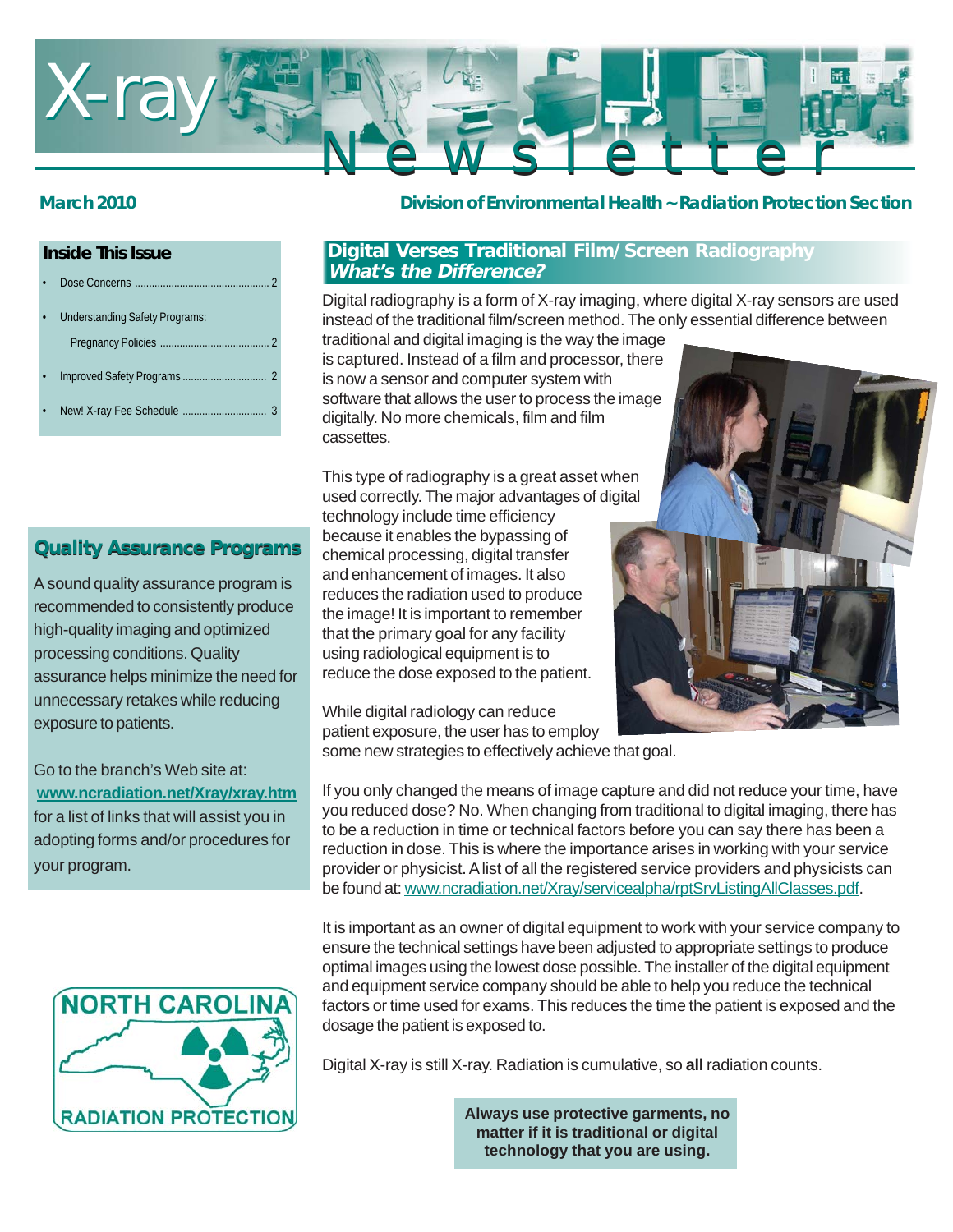## **Dose Concerns**

The U.S. Food and Drug Administration announced the launch of a cooperative initiative to reduce unnecessary radiation exposure from medical imaging on Feb. 9. The goal of the initiative is for the FDA and their partners to take steps to promote safe use of medical imaging devices, support informed clinical decision making and increase patient awareness.

The initiative focuses on reducing unnecessary radiation exposure from three types of medical imaging procedures: computed tomography, nuclear medicine studies and fluoroscopy. According to the FDA, these procedures are the greatest contributors to total radiation exposure within the United States' population. They use much higher radiation doses than other radiographic procedures, such as standard X-rays.

The FDA issued a safety investigation of CT brain perfusion scans after a number of patients were discovered to have been overexposed during this procedure prior to implementing this initiative.

The RPS will continue to notify members of its X-ray news listserv of the initiative's updates. You may register for the listserv at: http://lists.ncmail.net/mailman/listinfo/xraynews.

# **Understanding Written Safety Programs: What are Voluntary Declared Pregnancy and Pregnant Patient Polcies?**

There are questions that are frequently asked as newer versions of the facility's written radiation safety program are being developed or revised. The most common ones are about pregnancy policies for workers and patients.

This is your "own" policy. As a facility operator, you must have a policy that refers to the pregnant worker and a separate policy that refers to the pregnant patient. What do you do as a facility when a pregnant worker declares their pregnancy? What do you do prior to exams to make sure the patient isn't pregnant? For reference material and rule reference you can visit: www.ncradiation.net/Xray/documents/pregnguide.pdf.

Remember that the reference guides found on the Radiation Protection Section's Web site can aid you in writing your own individual policy concerning pregnancy. It is important to remember that the policy concerning workers is voluntary and must be in writing.

If you have specific questions about your policies, please visit: www.ncradiation.net/Xray/regions.htm. Click on your region and the individual inspector's information will be listed. Feel free to call or e-mail your respective regional inspector as he/she will be glad to assist and answer any questions you may have.

## **Improved Safety Programs**

As of January 2009, facility staff are required to write a safety program specific to their facility. This program had to be consistent with the safety practices in the facility at the time of its inspection.

In 2009, 613 facilities were inspected. Of that number, 309 facilities had completed programs, meaning only 304 needed additional revision.

The Radiology Compliance Branch has worked through the Allied Health Education Centers to provide guidance on writing, developing and implementing a safety program. Materials to aid facilities in the development or revision of such programs can be found online at: www.ncradiation.net.

If your facility has not updated its safety program, please visit the branch's Web site for more information. The branch's staff is also willing to share guidance through visits and presentations. If you are interested, please contact your regional inspector. For a list of regional inspectors, go to www.ncradiation.net and click on your region. The inspector's name and contact information will be provided.

**News flash!** Soon the Radiology Compliance Branch will offer webinars for your convenience. This is a work in progress, and updates on its status will be provided to you as they develop. Subscribing to the X-ray listserv (http://lists.ncmail.net/mailman/ listinfo/xraynews) will enable you to get the latest information.